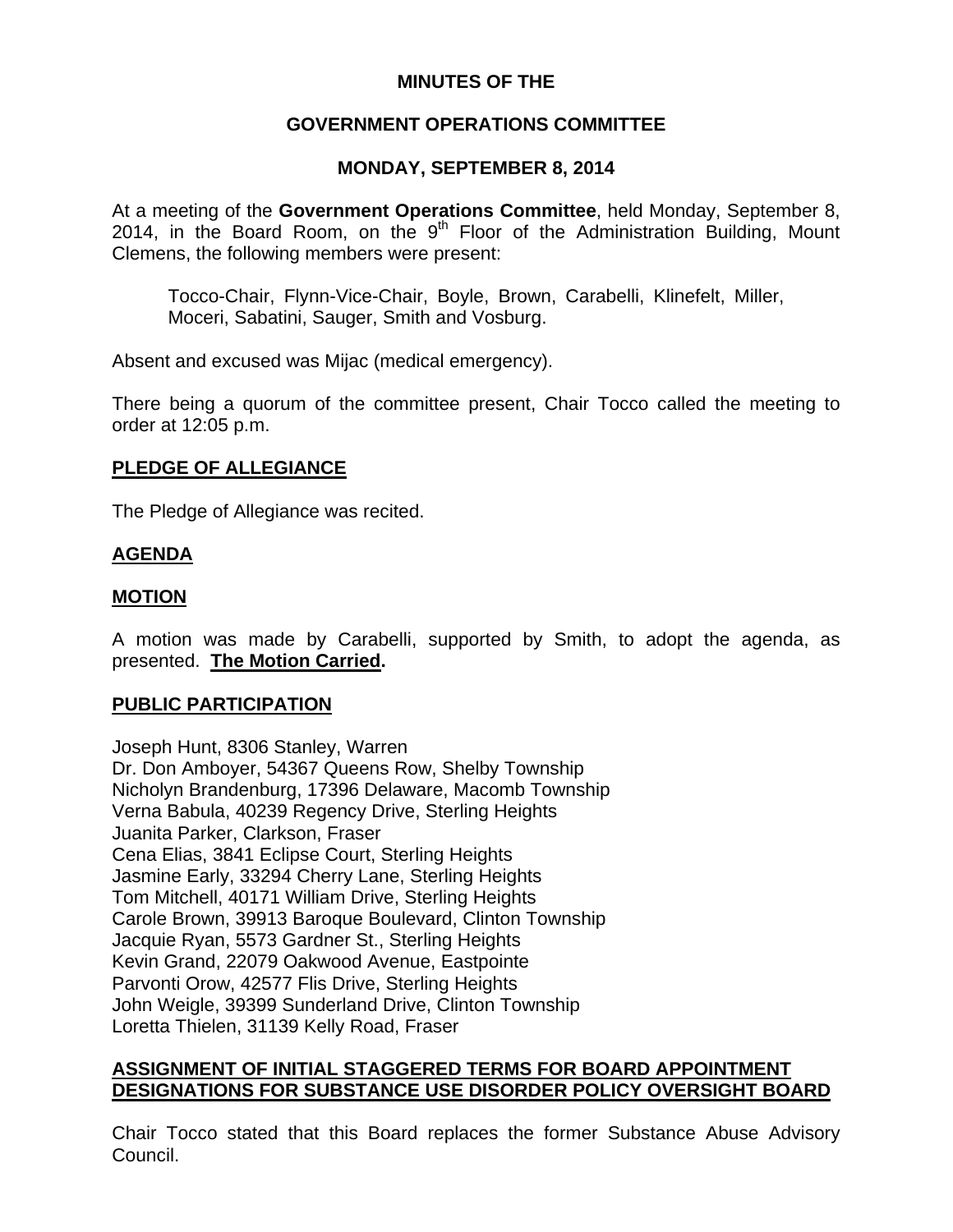# **COMMITTEE RECOMMENDATION – MOTION**

A motion was made by Flynn, supported by Miller, to recommend that the Board of Commissioners approve the assignment of initial staggered terms for BOC appointment designations for the Substance Use Disorder Oversight Policy Board, per SUD Oversight Policy Board Agreement (07-31-14) as outlined on resolution sheet; further, a copy of this Board of Commissioners' action is directed to be delivered forthwith to the Office of the County Executive. **THE MOTION CARRIED.**

# **INTERVIEWS OF CANDIDATES FOR BOARDS & COMMISSIONS APPOINTMENTS**

# **Ethics Board**

The following applicants were present and provided background information and spoke about their interest in serving on the Ethics Board:

Jim McGrail Dori Vazquez-Nolan

The following commissioners spoke: Vosburg and Brown.

Chair Tocco stated that all of the appointments on today's agenda will be made at the September 11<sup>th</sup> Full Board meeting.

## **MOTION**

A motion was made by Carabelli, supported by Sauger, to receive and file the interviews for the Ethics Board. **The Motion Carried.** 

## **Substance Use Disorder Policy Oversight Board**

The following applicants were present and provided background information and spoke about their interest in serving on the Substance Use Disorder Policy Oversight Board:

Brian Ashley Mark Boettcher Nancy Buyle Marya Drygalski Michael Gentry Dana Gire Ronderick Johnson Mark Koroi Karen LaForest Ellen Monroe Christine Nowakowski Kathleen Rager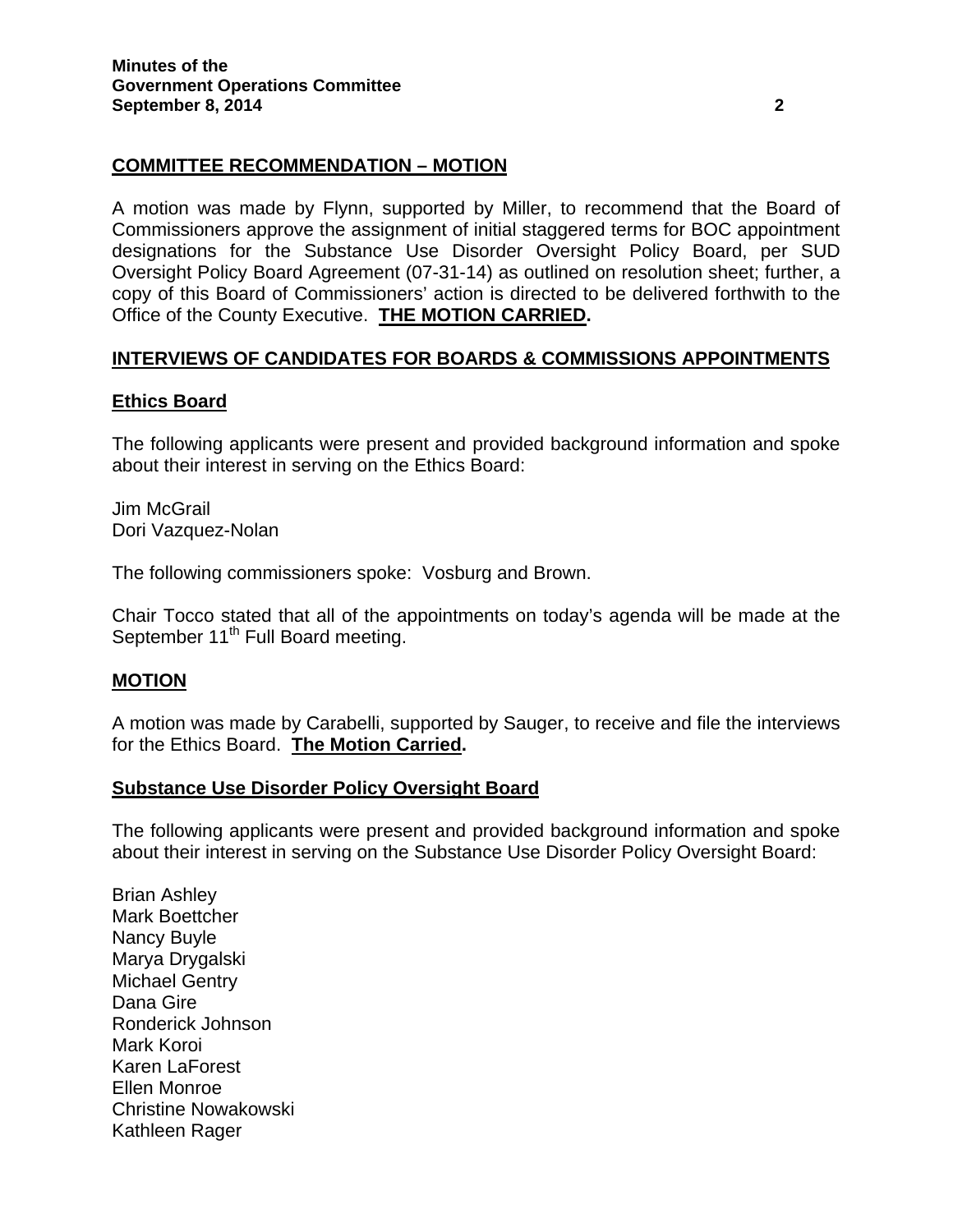**Minutes of the Government Operations Committee September 8, 2014** 3

Susan Smagacz Joanne Smythe Barbara VanJaarsveld Barbara Wagner

The following applicants were not present:

Michael Barrett Barry Gross Robert Kirchoff Barbara Wladischkin

#### **MOTION**

A motion was made by Carabelli, supported by Brown, to receive and file the interviews for the Substance Use Disorder Policy Oversight Board.

The following commissioners spoke: Carabelli and Klinefelt.

Chair Tocco called for a vote on the motion and **The Motion Carried.**

## **CORPORATION COUNSEL MONTHLY REPORT**

John Schapka summarized the report and highlighted 11 new cases. He also introduced Robert Gazall, their newly hired Assistant Corporation Counsel.

The following commissioner spoke: Brown.

#### **MOTION**

A motion was made by Mijac, supported by Miller, to receive and file the monthly report submitted by Corporation Counsel. **The Motion Carried.** 

#### **APPROVE MACOMB COUNTY HUMAN RIGHTS POLICY**

Chair Tocco stated that a revised policy was distributed, and if approved, will be forwarded to the September  $18<sup>th</sup>$  Full Board meeting.

#### **COMMITTEE RECOMMENDATION – MOTION**

A motion was made by Miller, supported by Moceri, to recommend that the Board of Commissioners approve the Macomb County Human Rights Policy; further, a copy of this Board of Commissioners' action is directed to be delivered forthwith to the Office of the County Executive.

The following commissioners spoke: Miller and Carabelli.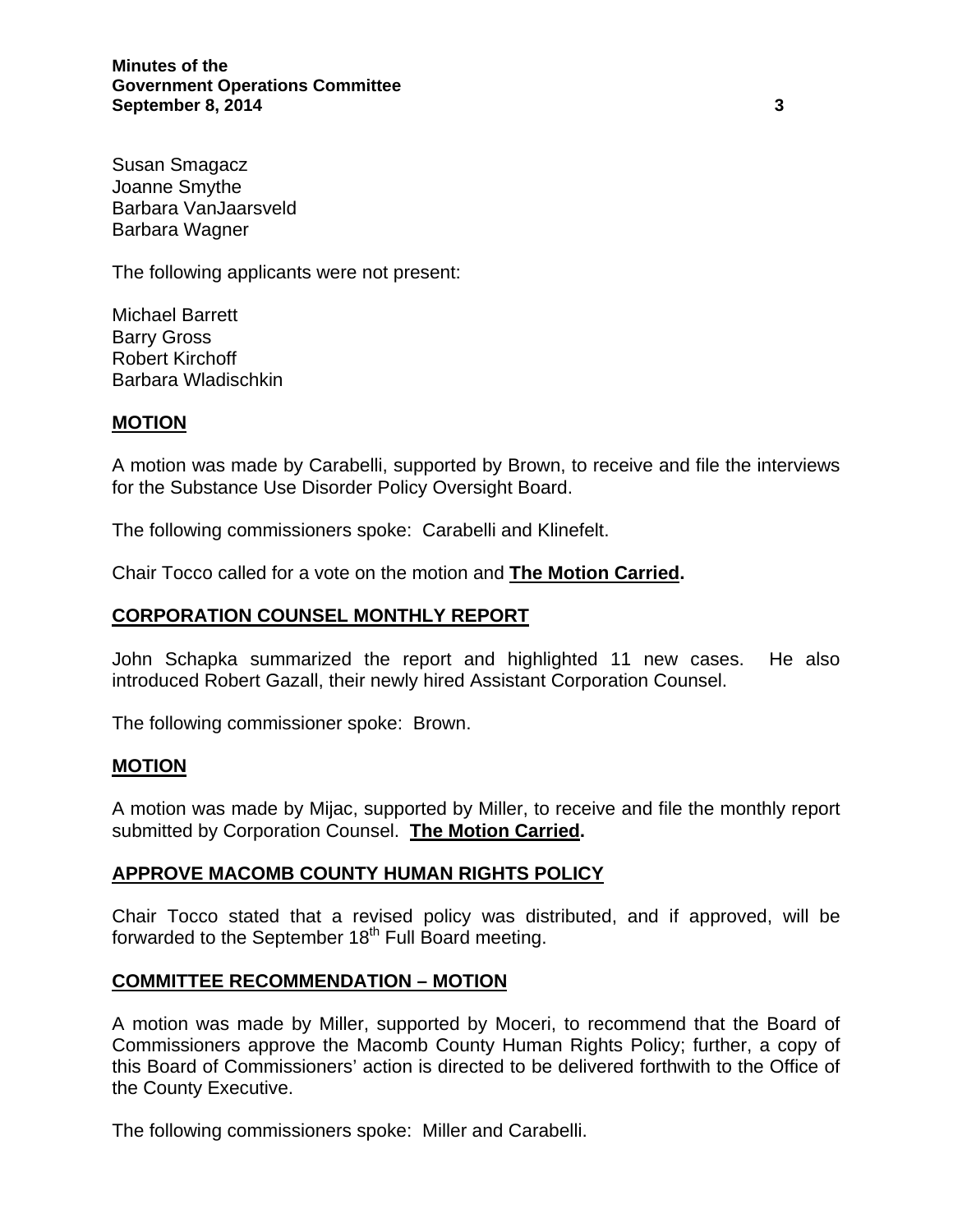# **AMENDMENT**

A motion was made by Vosburg, supported by Sabatini, to amend the motion and request the Board Chair to appoint a Board special committee to study the current hiring and contracting practices of the County and offer changes, if needed, so that the hiring and contracting policies would be about the County's need for a particular skill set, and that once hired the employee's and contractor's expertise and job performance are rewarded based on performance.

The following commissioners spoke on the amendment: Klinefelt and Miller.

A roll call vote was taken on the amendment as follows:

Voting Yes were Brown, Carabelli, Sabatini and Vosburg. There were 4 "Yes" votes.

Voting No were Boyle, Flynn, Klinefelt, Miller, Moceri, Sauger and Tocco. There were 7 "No" votes.

## **The Motion was Defeated.**

The following commissioner spoke: Klinefelt.

Commissioner Carabelli referred to Sec. 1 and noted the lettering of paragraphs needed correction. He offered a friendly amendment that involved moving language from (corrected) paragraph D to A.

Commissioner Miller did not accept the friendly amendment.

Commissioner Miller offered the following friendly amendments: Sec. 1, Policy and Purpose, A, second line: insert "of" after "basis"; Sec. 1, correct lettering of paragraphs to read A-E; and Sec. 2, Definitions, C, add "veterans status. These were accepted by the supporter.

The following commissioners spoke: Miller and Moceri.

Commissioner Klinefelt offered a friendly amendment: Sec. 7, Complaints and Penalties, B, first line: delete "there". This was accepted by the maker and supporter.

The following commissioners spoke: Carabelli, Brown and Flynn.

A roll call vote was taken on the motion as follows:

Voting Yes were Boyle, Flynn, Klinefelt, Miller, Moceri, Sauger and Tocco. There were 7 "Yes" votes.

Voting No were Brown, Carabelli, Sabatini and Vosburg. There were 4 "No" votes.

## **THE MOTION CARRIED.**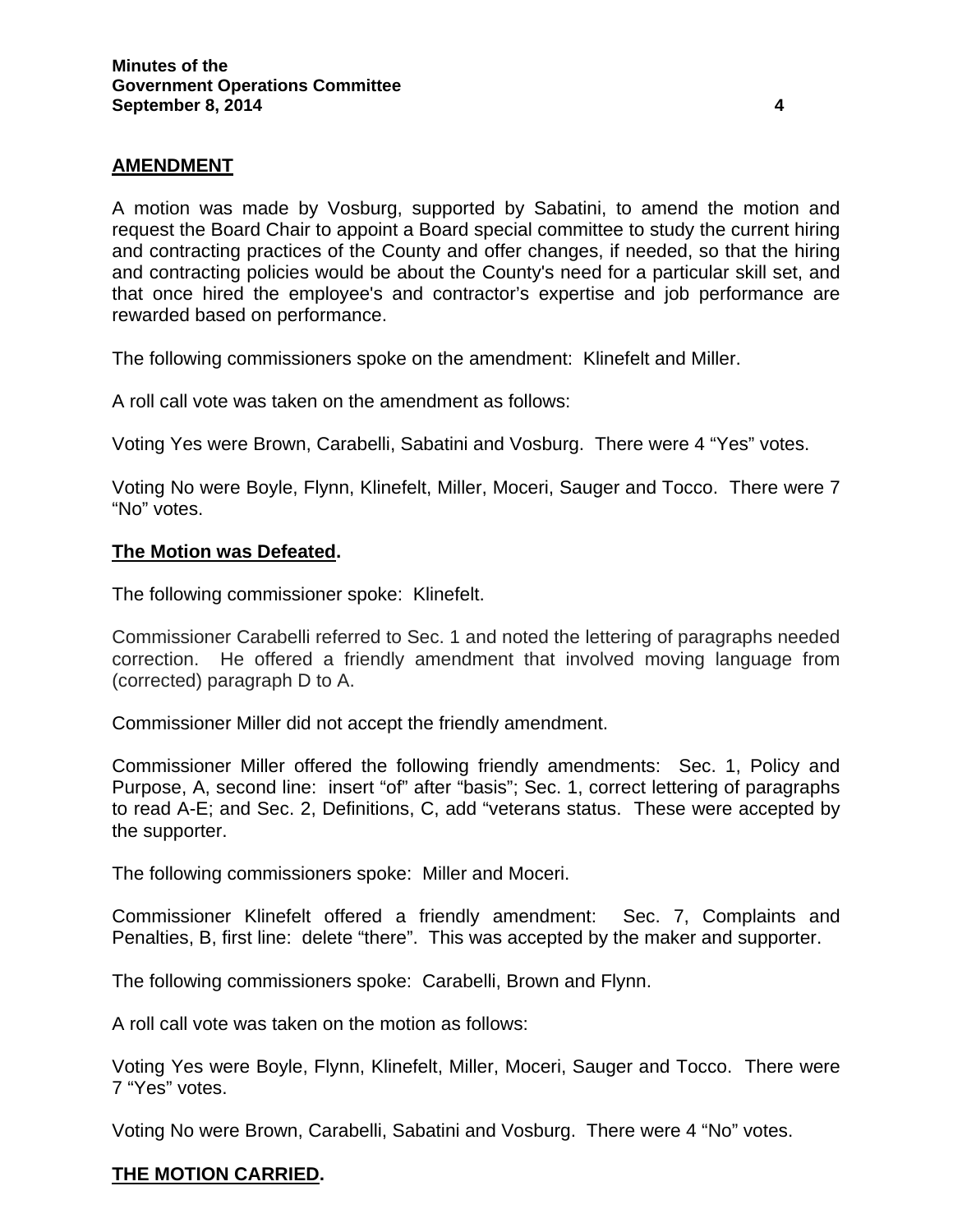# **APPROVE AMENDMENTS TO PROCUREMENT ORDINANCE (ORD. 2012-1)**

Chair Tocco stated that a document with track changes and a final copy were mailed and if approved, will be forwarded to the September  $18<sup>th</sup>$  Full Board meeting.

## **COMMITTEE RECOMMENDATION – MOTION**

A motion was made by Miller, supported by Moceri, to recommend that the Board of Commissioners approve the amendments to the Procurement Ordinance (Ord. 2012-1); further, a copy of this Board of Commissioners' action is directed to be delivered forthwith to the Office of the County Executive.

The following commissioner spoke: Miller.

#### **AMENDMENT**

A motion was made by Vosburg, supported by Sabatini, to amend the motion and request the Board Chair to appoint a Board special committee to study the current procurement practices and offer changes, if needed, so that the procurement policies would be about the County's need for particular goods and/or a particular skill set, and that once hired the contractor's expertise and job performance are rewarded based on performance.

The following commissioners spoke on the amendment: Vosburg and Miller.

A roll call vote was taken on the amendment as follows:

Voting Yes were Brown, Carabelli, Sabatini and Vosburg. There were 4 "Yes" votes.

Voting No were Boyle, Flynn, Klinefelt, Miller, Moceri, Sauger and Tocco. There were 7 "No" votes.

#### **The Motion was Defeated.**

The following commissioner spoke on the motion to approve: Klinefelt.

Chair Tocco called for a vote on the motion to approve and **THE MOTION CARRIED WITH BROWN, CARABELLI, SABATINI AND VOSBURG VOTING "NO."**

## **DISCUSSION OF 2015 BUDGET AMENDMENTS**

Board Chair Flynn reviewed the draft ordinance and a list of proposed changes that were distributed.

The following commissioner spoke: Vosburg.